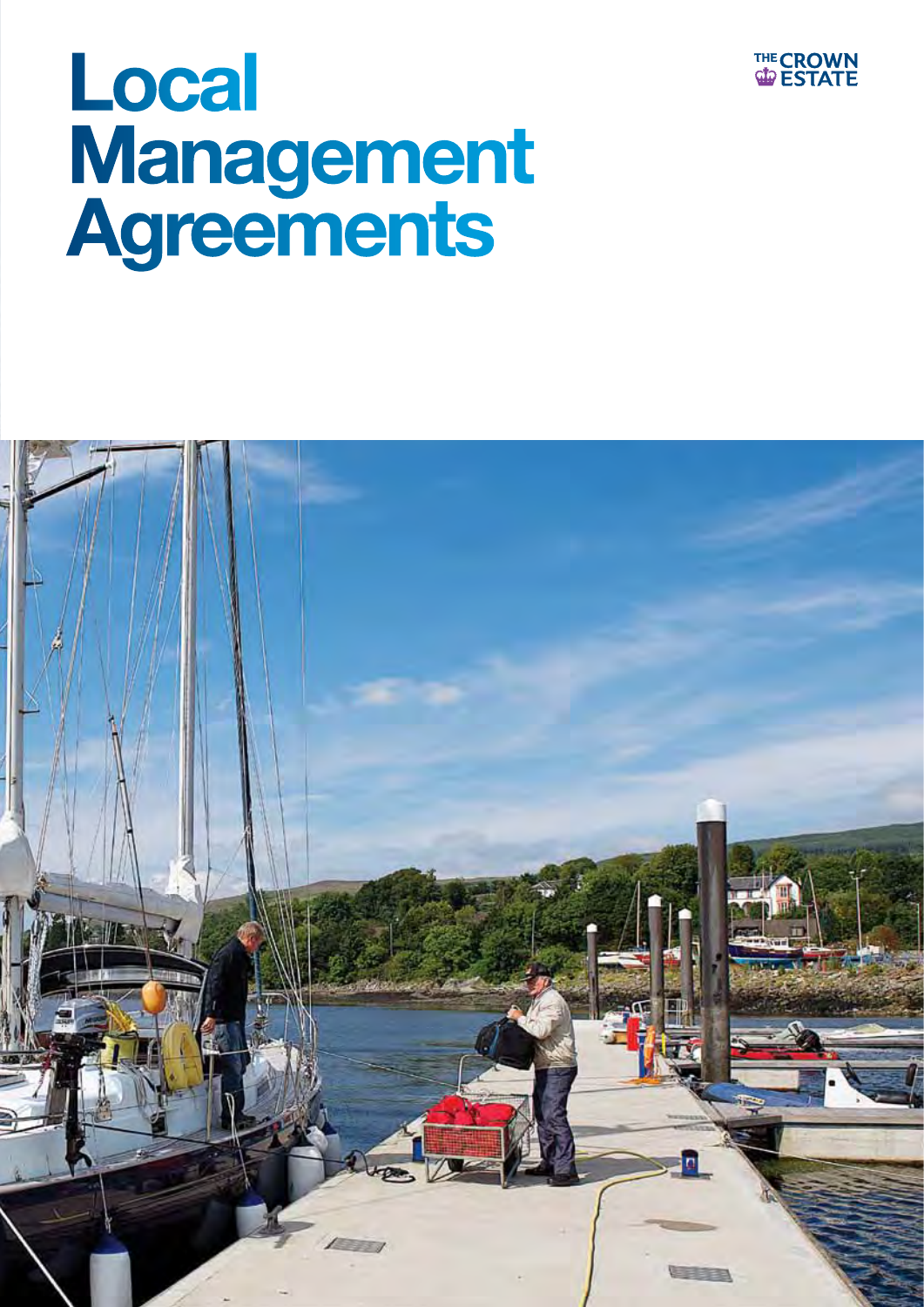# **Local Management**<br>**Agreements**

The Crown Estate recognises that the good management of the marine environment is vital to coastal communities around the UK.

Much of the activity around the coast is driven locally and we play an important role in helping communities deliver their aspirations by providing financial support through our Marine Stewardship Fund and advice from our dedicated Coastal Management Team, investing in long-term strategic sites and giving appropriate legal rights to organisations wishing to invest.

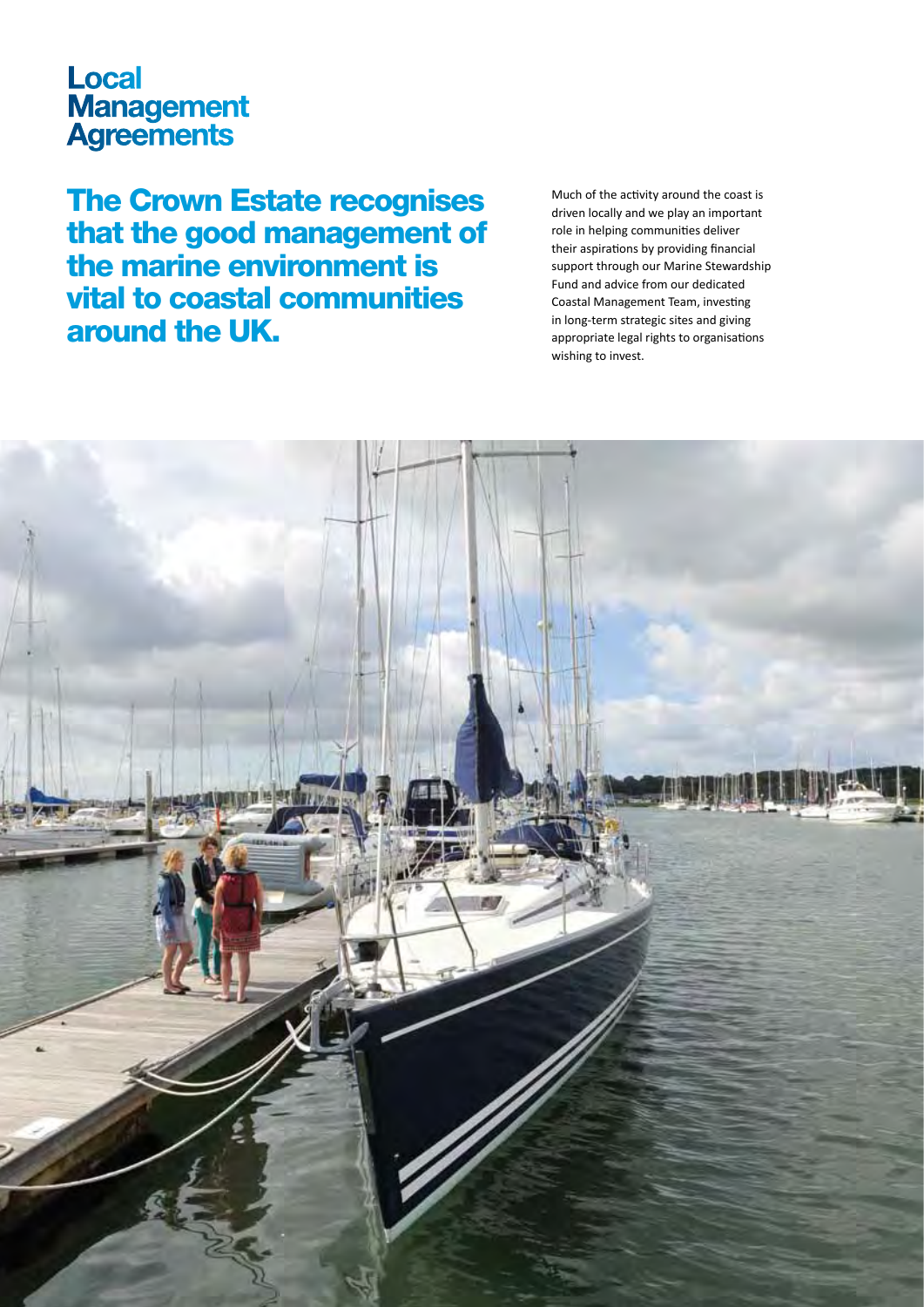

#### Local Management Agreements – enhancing community value

To enhance our responsiveness to coastal communities we've updated the way in which we can do business with local organisations and communities for mutual benefit.

#### What is a Local **Management** Agreement?

A Local Management Agreement (LMA) is a formal agreement between The Crown Estate and an individual or group of local organisations (referred to as the local partner), which enables them to manage part of The Crown Estate's coastal portfolio.

## LMAs give applicants:

- Certainty that they can obtain a right to occupy The Crown Estate land should they demonstrate that their proposal can become a reality
- Time to develop proposals
- Access to expertise and advice from The Crown Estate

Although an LMA in itself does not give 'occupational rights', these can follow if the local partner is able to satisfy us that what they are proposing can become a reality.

At that point the local partner will be able to enter into a formal agreement allowing occupation for the long-term. Only then does the rent/licence fee begin to apply.

#### What should LMA business propositions be for?

They will need to be commercially viable, but also achieve one or more of the below:

- Bring benefit to local communities;
- Allow community groups to enjoy improved facilities;
- Aid economic development of the locality; or
- Protect the natural habitat and wildlife.

LMAs should be designed to assist in developing small scale activities such as improved harbour facilities, creating local amenities, improving local management of moorings, giving opportunities to create or expand local business interests or managing nature conservation areas. This is not an exhaustive list of categories, and we are open to suggestions.

LMAs are not for large scale commercial developments (such as commercial port expansion), offshore marine energy, commercial dredging or fish farming or other strategic investment sites, and should not be granted in order to sterilise areas from development or legitimate activity.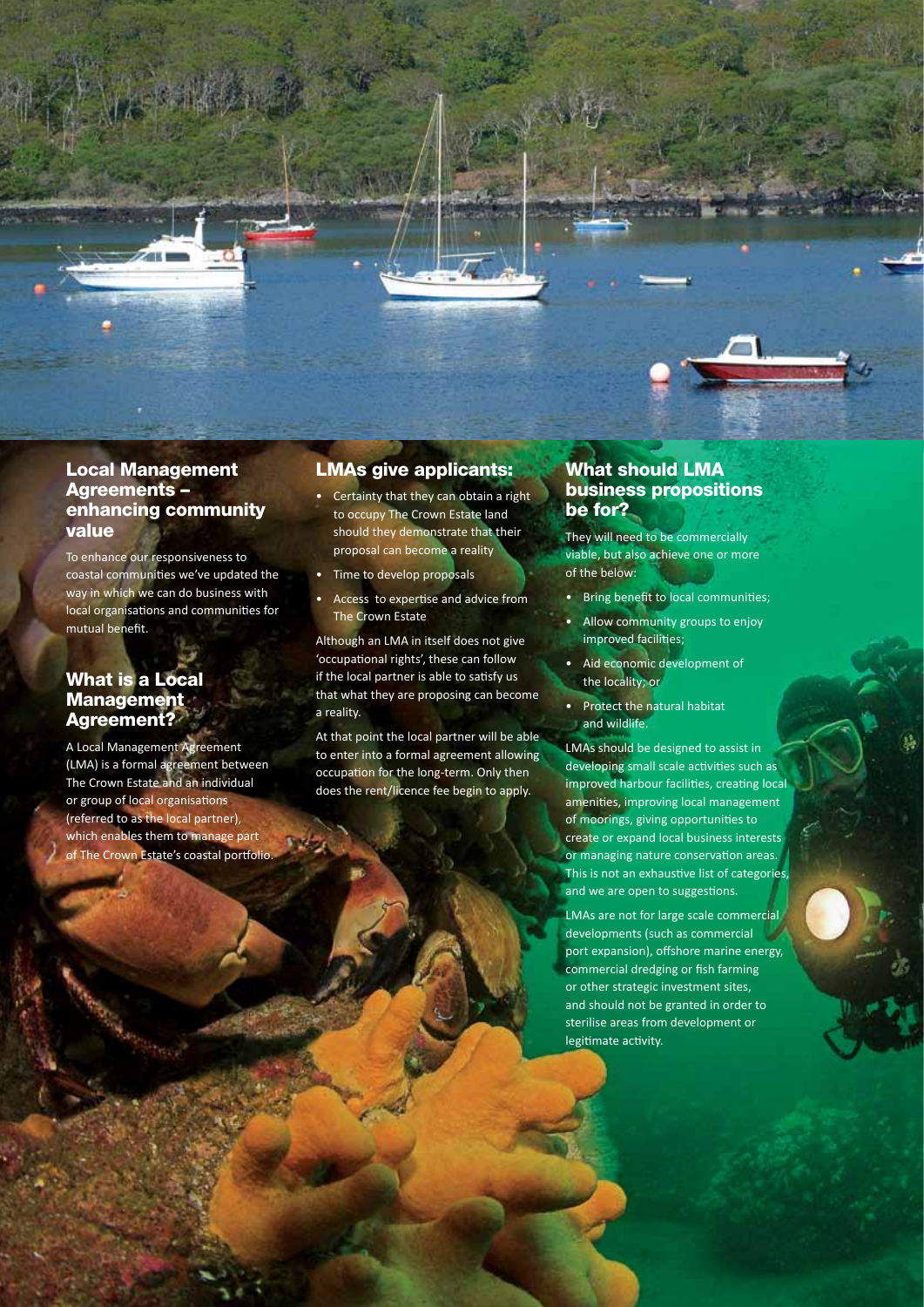

#### Who are LMAs designed for?

Applicants should be not-for-profit organisations such as:

- Local Authorities and Harbour Trusts
- **b** Local Community Councils
- c Local Community Development Trusts
- d Mooring Associations or groups wishing to start a Mooring Association
- e NGOs with a habitat management remit
- Statutory nature conservation bodies e.g. Scottish Natural Heritage
- g Other appropriately constituted community bodies or Trusts

There may be occasions when two or more organisations work together to secure an LMA for a joint project.

#### How can LMAs be obtained?

If you would like to apply for an LMA, we recommend that you contact us at LMA@thecrownestate.co.uk as early as possible to discuss proposals.

We and our managing agents have good local knowledge and experience of small scale projects, and will be able to discuss your proposals prior to you sending in your formal application. We will also be able to let you know if there are reasons, such as existing or potential developments, that may make an area unavailable for an LMA.

There will be occasions when we identify parties for whom we think a LMA is suitable, and approach them directly.

The situation may arise whereby two or more bodies indicate an interest in the same area but with competing ideas. In these circumstances, we will encourage the organisations involved to discuss with each other their respective priorities and responsibilities, with the aim of them agreeing a way forward.

We may ask for evidence that a local consultation process has taken place before entering into any LMA.

We will publicise applications for LMAs on The Crown Estate's website for a consultation period of eight weeks in order to allow comments from the wider community and offer the opportunity for other interested parties to become involved.

#### How will we evaluate applications?

Among the factors we will consider are:

- Benefits to the local community;
- Benefits to the local environment;
- The extent of community engagement and support evidenced;
- The availability of funding to undertake proposals (including any grant funding applications);
- The skills and experience of the applicant organisation and its consultants.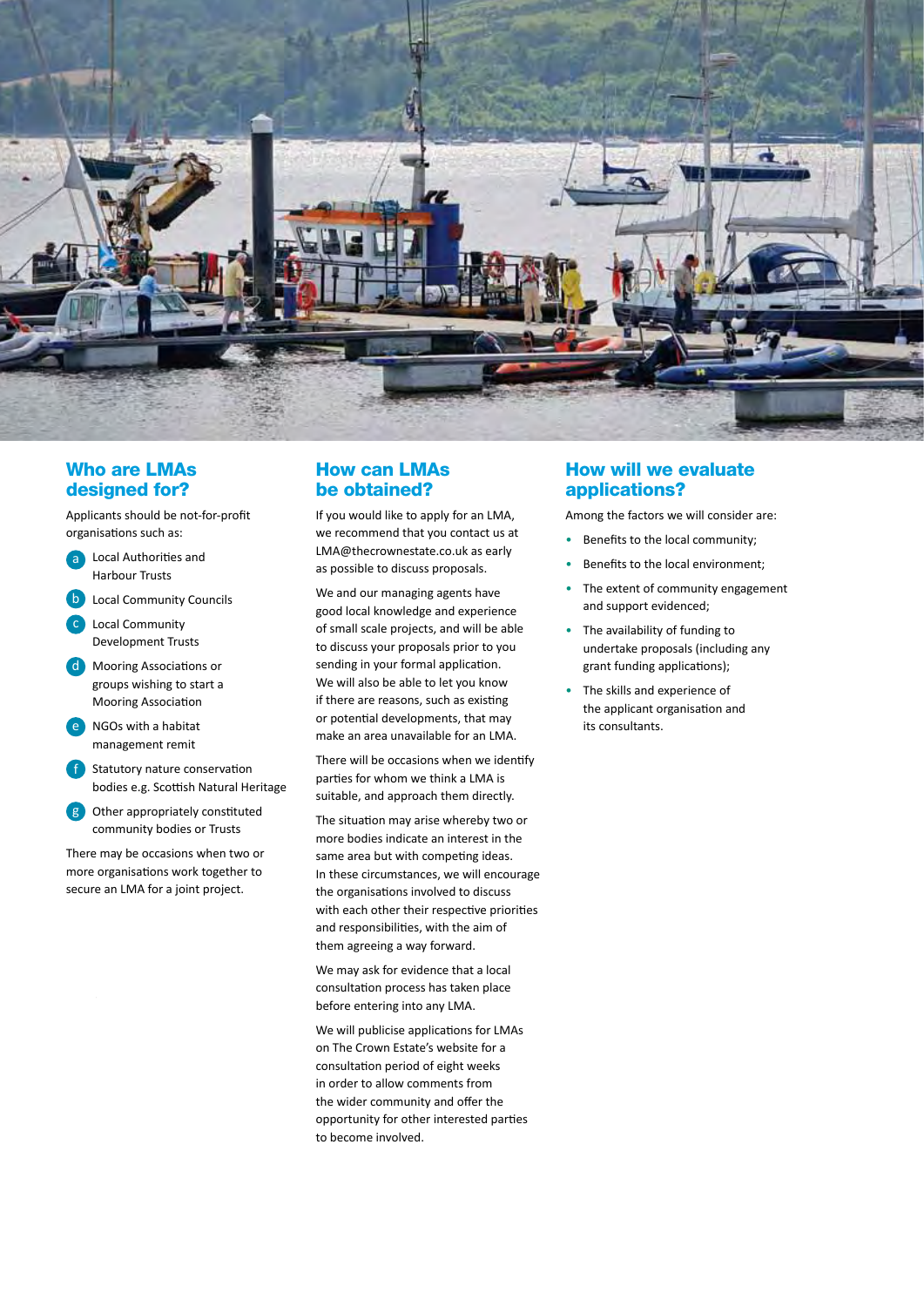

#### What information is required?

Once an organisation is in a position to formally apply for an LMA, an application form should be completed and returned to the Coastal Management Team at The Crown Estate.

A completed form should provide all the basic information needed to assess your proposal. Any supporting information you can provide will speed up the application process.

The type of project information will vary between proposals, and is detailed on the application form, but a typical list of requirements would be:

- a The development or management activities proposed, including location
- **b** Project aims and objectives
- Details of ownership, or rights to occupy and use any relevant adjacent property
- d Any funding requirements which impact The Crown Estate operational arrangements (including any sub-leases to be granted)
- Benefits to the community deriving from the proposals
- The proposed duration of any LMA

#### What is the charge for an LMA?

There is no charge for an LMA.

The Crown Estate, like any landowner, will charge for the use and/or occupancy of its land. The amount payable will depend on many factors and we are happy to discuss this with the local partner as the application proceeds.